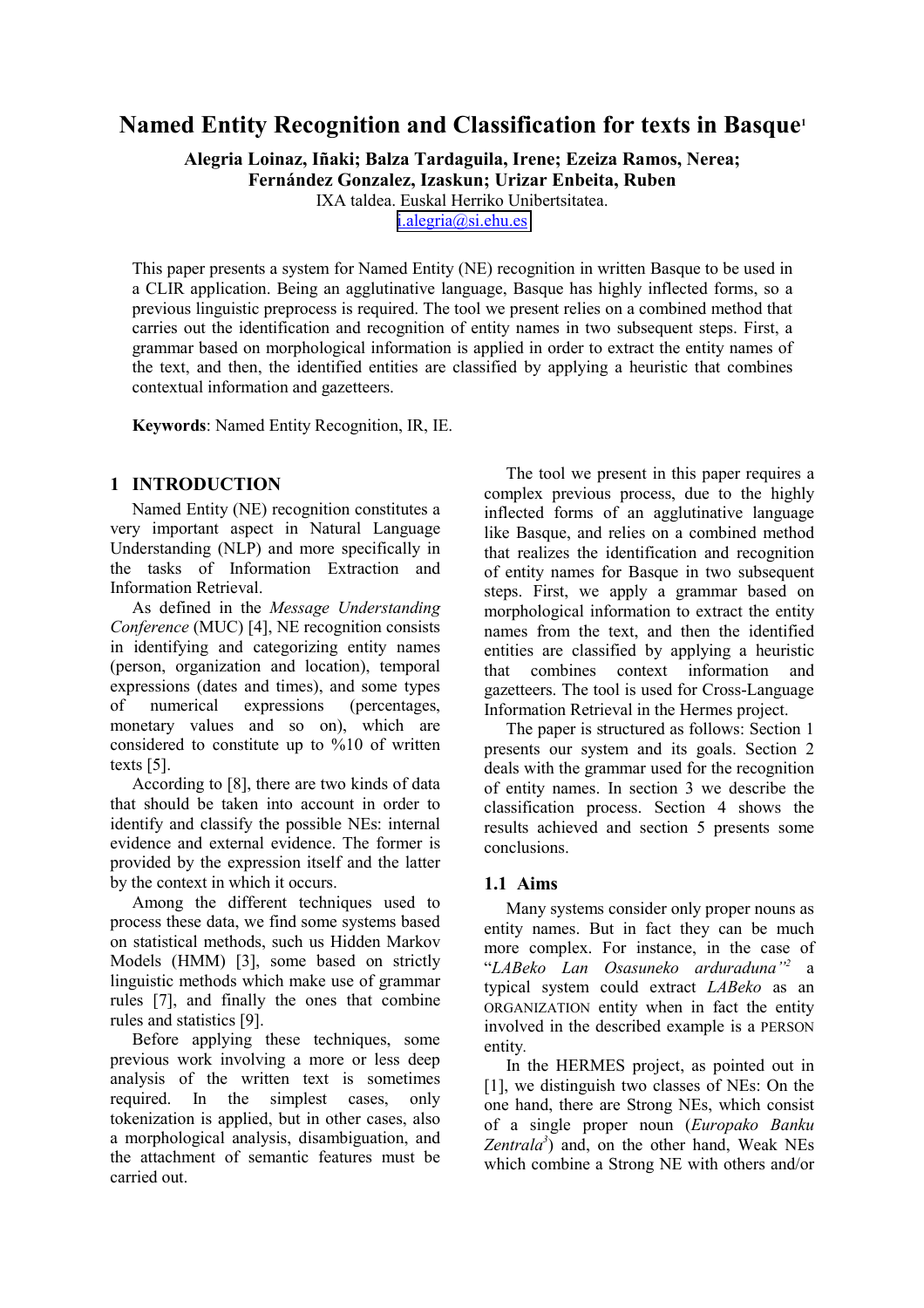with a trigger word (*Win Duisenberg Europako Banku Zentraleko lehendakaria4* ).

The priority goal of our system is to capture strong NEs. Numerical and temporal expressions are captured by the lemmatizer/tagger [6] used in the preprocess, which performs the tokenization, the morphosyntactic analysis and the disambiguation of the text. Based on this output entity names are treated by the other modules of the system.

As weak NEs contain strong ones, first we decided to achieve the latter, leaving the treatment of the former for the future.

We have developed a first prototype that provides a corpus for a semi-automatic process. After manual correction, the corpus has been used for the evaluation of the prototype and, in the future, it will be the source for a system based on machine learning.

# **1.2 Design.**

Our system has a modular design that has two main modules: one performs the identification of entity names, and the other one classifies them. These two modules are sequentially executed.

The first module consists of a grammar whose rules are based on the morphological information of text provided by the lemmatizer/tagger.

The classifying module applies a heuristic that combines linguistic information, contextual information such as trigger words, and gazetteers.

Finally, combining the outputs of the previous modules we obtain an XML document in which the entities are marked with an special tag.

The architecture of our system is summarized in Figure 1:



# **2 THE GRAMMAR**

The tool used to develop the grammar for the identification of entities is XFST (*Xerox Finite State Transducer*) [2]. XFST permits us to define both the structure of entity names and the rules for their identification.

### **2.1 Main elements**

Among the main elements of our grammar we find entity names and trigger words. Although the latter are not relevant for the identification of the strong entities, they are helpful for their classification.

The main feature of all the entity elements in Basque written texts, as in many other languages, is the use of capital letters. But, apart from this restriction, there are others that should be taken into account in Basque, for instance the PoS and subcategory of the elements and their inflection.

The main Parts of speech/subcategories we must distinguish for entity elements are the following: IZE (common noun), IZB (proper noun), LIB (location/organization proper noun), ADJ (adjective), SIG (acronym) and BST  $(particle<sup>5</sup>)$ . Except for the case of some BST, the rest of the elements in the entity must be written in capitals.

For the identification of entities we make a distinction between non-case elements, genitive, and others.

When identifying trigger words, we must specify whether they occur before or after an entity name. These trigger words are also restricted to a certain type of PoS and can bear some specific inflection.

# **2.2 Main patterns**

In the grammar for identification we distinguish between two patterns of entity names: entities containing a single element (*Europan* LOCATION) and entities composed of more than one element (*Europako Banku Zentralean* ORGANIZATION).

In the first case (Figure 2), the element PoS assigned by the lemmatizer/tagger must be SIG (acronym), IZB (proper noun) or LIB (location/organization proper noun). In case the element is declined, it can bear any case.

define PAT1 [TokenSIG | TokenIZB | TokenLIB];

**Figure 2: One-element entity** 

**Figure 1: The architecture of the system**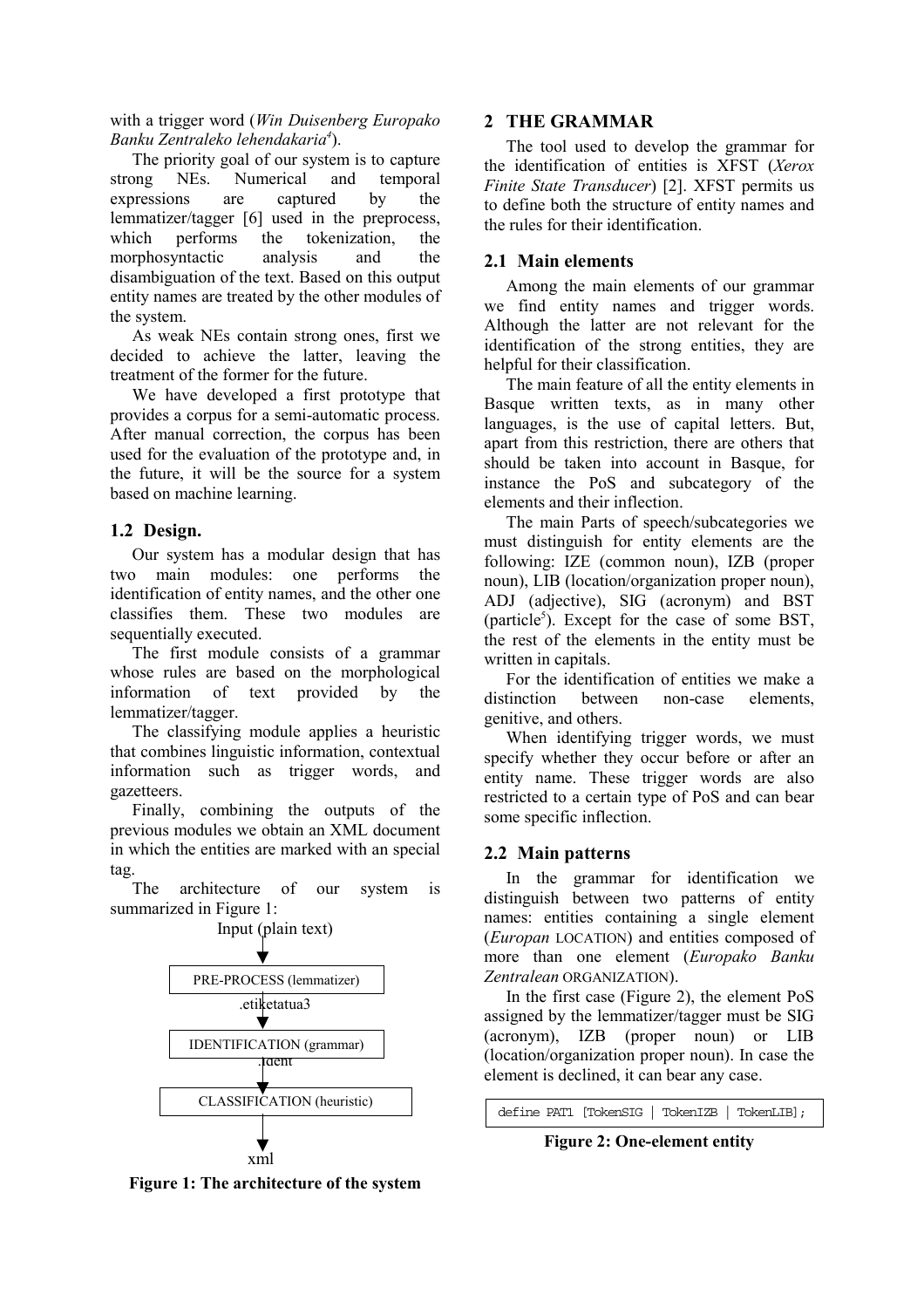Examples of one-element entities are *EHUn (SIG+inesive)* or *Ibarretxeri (IZB+dative), Bilbora (LIB+adlative)* 

The entities with more than one element have a more complex pattern (Figure 3). First, we must distinguish between the last element of the entity and the rest, since the latter have a more restricted declension (only genitive), while the former can appear in any case. In contrast with one-element entities, the elements contained in this second type, can belong to different parts of speech: IZE (common noun), IZB (proper noun), LIB (location/organization proper noun), ADJ (adjective), SIG (acronym) or BST (particle).

define PAT2 [TokenLEFT [[TokenMID]\* TokenLEFT]\* [[TokenMID]\* TokenLEFT | TokenLAST]];

#### **Figure 3: More-than-one-element entity**

The meaning of the tags in Figure 3 is the following: TokenLAST represents the last element in the entity, TokenMID stands for BST PoS elements and TokenLEFT represents the rest of the elements.

Examples of the second pattern are:

- *Europako* (LIB+GENITIVE) *Banku* (IZE) *Zentralean* (ADJ+INESIVE)
- *Alex* (IZB) *de* (BST) *la* (BST) *Iglesiak* (IZB+ERGATIVE)

In any case, the grammar captures and puts into brackets the longest sequence of possible entity elements that matches any of the patterns defined above.

Once the grammar has identified the entity expressions and bracketed them, it identifies as trigger words the forms that occur immediately before or after the entity, provided that they meet the following restrictions:

- They must be nouns (IZE).
- When they occur at the left of an entity, they cannot be declined.
- When they occur at the right, there is no restriction on declension, but they are only considered if the last element of the entity is not inflected.

Therefore, the components of the output of this module are the following: the form and lemma of the identified entity and its corresponding trigger words (if any).

#### **3 THE CLASSIFICATION PROCESS**

For the classification of the already identified entity names, we apply a heuristic in which different information sources are used.

On the one hand, we borrowed some gazetteers for different categories (PERSON, ORGANIZATION and LOCATION) from *Euskaldunon Egunkaria*, the only newspaper written entirely in Basque. The gazetteer for PERSON entities was enriched with information taken from the census of the local government.

On the other hand, we use lists containing trigger words and information on the type of entity normally associated to them. There is one list for trigger words occurring before the entity and another for those occurring after.

Apart from these sources, the heuristic makes use of linguistic information provided by the entity itself, in the following way:

# **Step 1:**

The identified entities are matched up to the ones in the gazetteers, and when coincidences occur they are assigned the category of the corresponding gazetteer. If no matches are found, the process goes to Step 2.

#### **Step 2:**

The heuristic selects one by one the elements in the entity: first it selects the last element and then it goes leftwards analyzing their declension and PoS. Depending on the information it gets, different weights are assigned to the categories. In case there is any genitive among the elements, a further analysis is applied. For instance, in *Europako Banku Zentralean6* , *Europako* has genitive declension, so we only consider the elements *Banku Zentralean* for classification. This is due to the fact that Basque is a head-final language.

Therefore, the heuristic considers the words to the left until it finds a genitive and when it finds one, this and every element preceding it won't be relevant for the weight assignment.

#### **Step 3:**

If there is any trigger word identified together with the entity, they are selected and searched for in the corresponding list of trigger words. In case it matches any of them, the weight for assigning its category increases.

#### **Step 4:**

The heuristic analyzes which category has obtained higher weight and assigns it to the entity.

#### **4 EVALUATION**

In order to evaluate the performance of our system, we have compared the automatically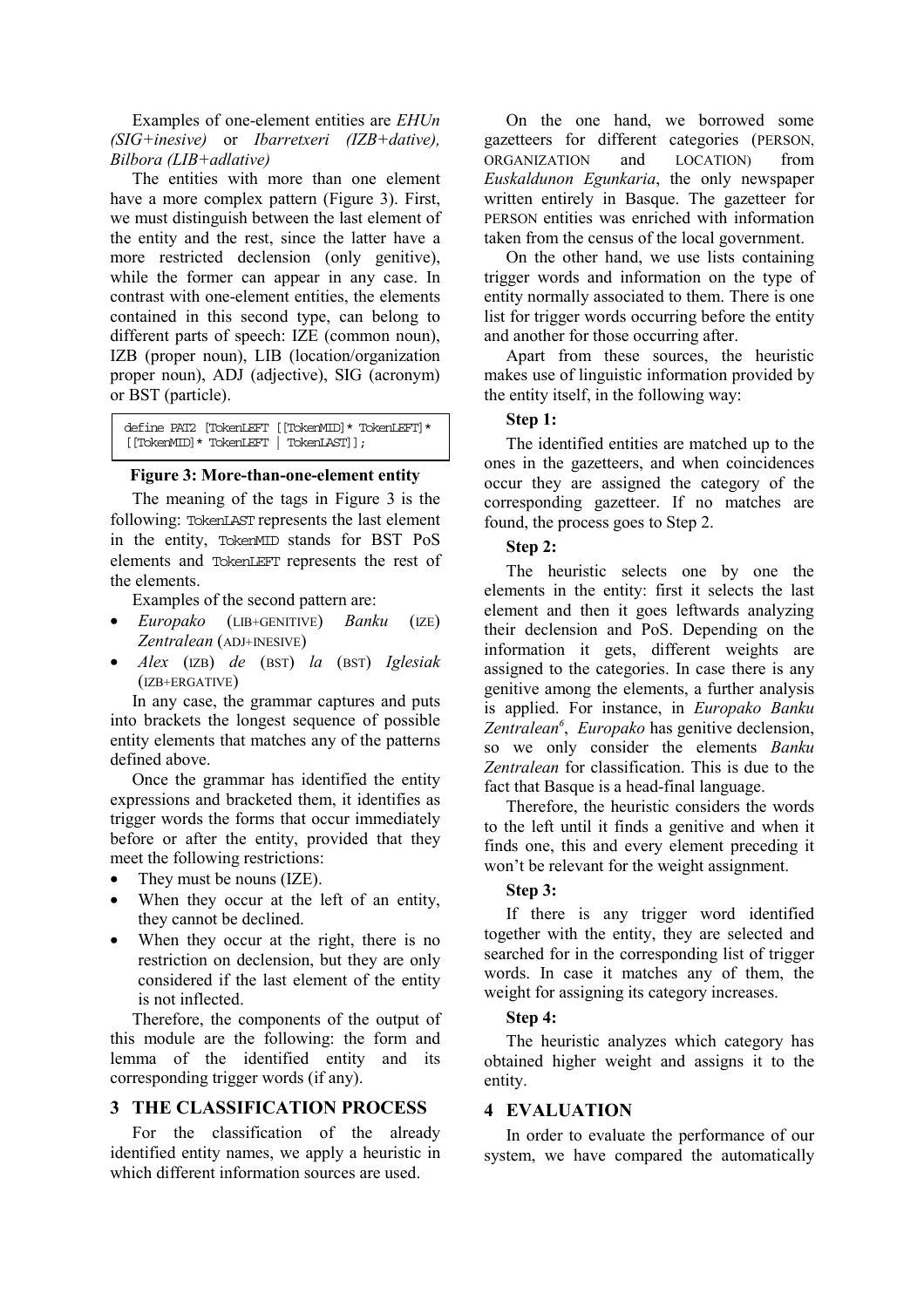tagged corpora and the hand tagged corpus mentioned before.

The evaluation corpus consists of 383 articles of different sections published in *Euskaldunon Egunkaria* newspaper, in which 7550 entities have been hand tagged.

Since we have distinguished between identification and classification in NE recognition, we have made the same distinction in the evaluation process.

In order to assess NE identification, both precision and recall have been measured, whereas for NE classification only the precision parameter has been considered, since its output depends on the results of the identification module (no wrongly identified entity can be correctly classified).

However, it would be interesting to assess the performance of the system as a whole. For that purpose, we have compared the hand tagged entities with the ones correctly identified and classified by the system (identification's recall \* classification's precision).

|              | well identified | hand-tagged | $\frac{0}{0}$ |
|--------------|-----------------|-------------|---------------|
| Id<br>recall |                 |             |               |

**Table 1: recall parameter** 

|                     | automatically<br>well |            |       |
|---------------------|-----------------------|------------|-------|
|                     | treated               | recognized |       |
| <i>Id</i> precision | 880                   |            | 78.99 |
| Class precision     | 16                    | 22N        |       |

**Table 2: precision parameter** 

|               | well identified<br>$\&$ classified | hand-<br>tagged | $\frac{0}{6}$ |
|---------------|------------------------------------|-----------------|---------------|
| Total measure | 16                                 | 1051            | -68.17        |

#### **Table 3: total recall**

The results achieved, including recall and precision for the identification process, and precision for classification, are shown in Tables 1, 2, and 3.

### **5 CONCLUSIONS**

As it can be concluded from the evaluation data above, results are quite good in classification but worse in the identification process.

Most of the errors in the classification task are basically mixing up Place and Organization categories and not detecting miscellaneous entities. This last problem can be relaxed by detecting titles of books and films.

With regard to the problems in the identification process, we have examined the reason for the errors in 100 NEs. As shown in table 4, most of the errors are due to reasons external to the developed system.

| <b>Reason</b>              | Percentage     |
|----------------------------|----------------|
| Errors in capital letters  | $35\%$         |
| Bad analyses in preprocess | $29\%$         |
| Errors in the input format | $22\%$         |
| Weak NEs                   | $8\%$          |
| Others                     | $6\frac{0}{6}$ |

# **Table 4: Source of errors in identification**

Let's examine the different kind errors:

- *Errors in capital letters*: an element of the entity name was not capitalized. This is a difficult problem to solve.
- *Bad analyses in the preprocess*: Most of the errors made in Person and Place names are due to the great number of analyses the guesser module of the tagger generates for words not included in the lexicon. We are currently working to improve the tagging of these elements.
- *Errors in the input format*: The corpus was converted to HTML from Quark. Some surface errors were produced in this process, for example, sometimes, new line characters disappeared. Most of these errors were automatically corrected but some still remain.
- *Weak NEs*: Although the grammar tries to identify strong NEs, sometimes, complex ones are detected instead. This is not an easy problem to solve since any changes in the grammar can cause to exclude correct identifications.

To sum up, we can say that half of the identification errors are due to reasons external to the system and so they would not occur in accurately written texts. Most of the remaining ones could be corrected if the tagger was improved.

In the future, we intend to use the corpus that we have produced in a semiautomatic way as a source for a system based on machine learning. Results might be improved combining both methods.

An example of the output of our system is presented in Appendix 1.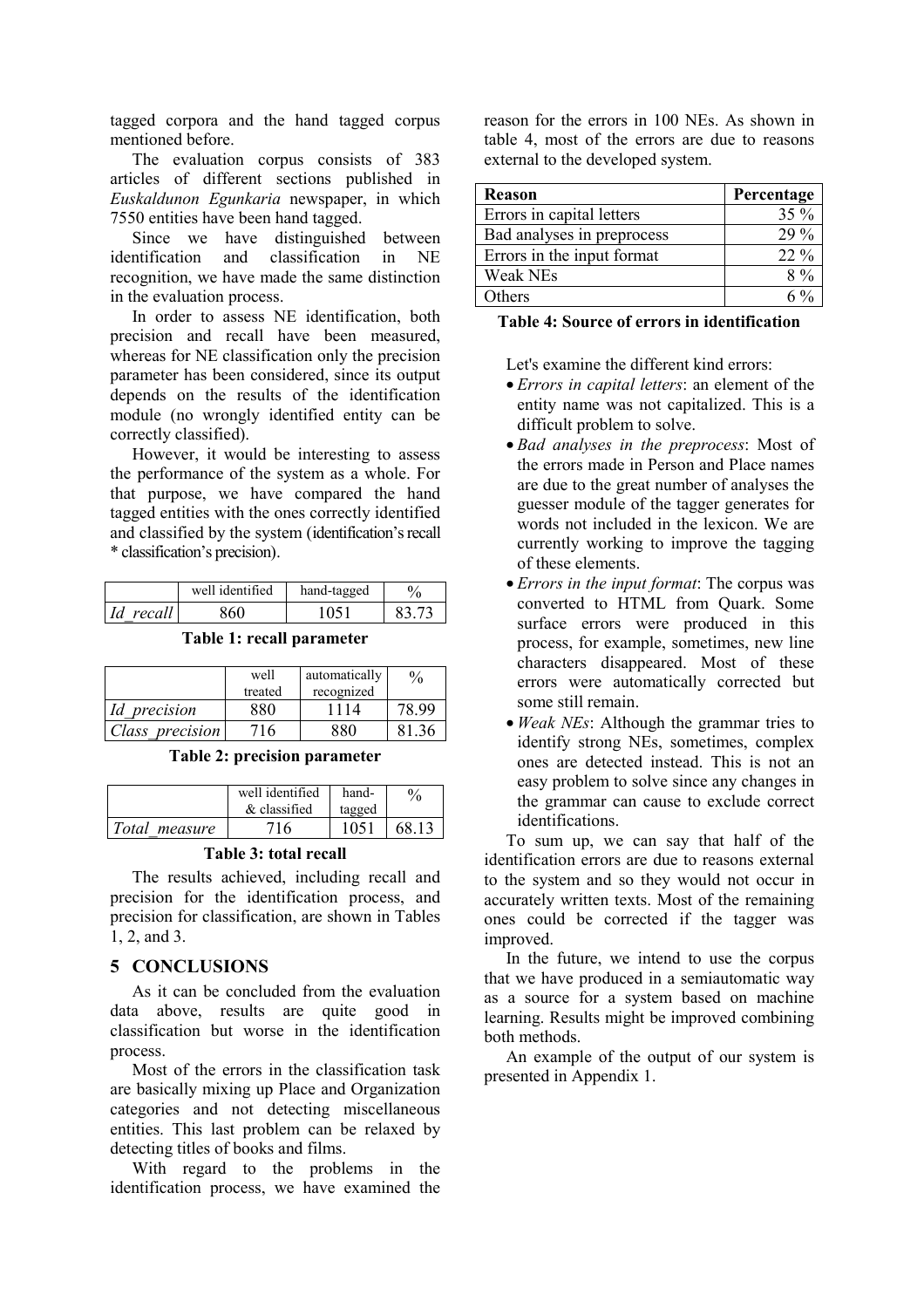#### **6 REFERENCES**

- [1] ARÉVALO M., CARRERAS X., MÁRQUEZ L., MARTÍ M.A., PADRÓ L., SIMÓN M.J. (2002): A Proposal for Wide-Coverage Spanish Named Entity Recognition. SEPLN 28.
- [2] BEESLEY K.R., KARTTUNEN L. (2001): *Finite State Morphology: Xerox Tools and Techniques*.
- [3] BIKEL D., MILLER S., SWATCH R., WEISCHEDEL R. (1999): An Algorithm that Learns What's in a Name. *Machine Learning: Special Issue on Natural Language Learning,* 34.
- [4] CHINCHOR N. (1998): Overview of MUC-7. In *Proceedings of the 7th Message Understanding Conference (MUC-7).*
- [5] COATES-STEPHENS S. (1992): *The Analysis and Acquisition of Proper Names for Robust Text Understanding.* PhD thesis, Department of Computer Science, City University, London.
- [6] EZEIZA N., ADURIZ I., ALEGRIA I., ARRIOLA J.M., URIZAR R. (1998): Combining Stochastic and Rule-Based Methods for Disambiguation in Agglutinative Languages. COLING-ACL'98, Montreal (Canada).
- [7] MAGNINI B., NEGRI M., PREVETE R., TANEV H. A (2002): WordNet Approach to Names Entity Recognition. *Proceeding of the Workshop SemaNet'2002: Binding and Using Semantic Networks.*
- [8] MCDONALD D. (1996): Internal and external evidence in the Identification and Semantic Categorization of Proper Names*. Corpus Processing for Lexical Acquisition (Boguraev and Pustejovsky, eds.).* The MIT Press, Massachusetts.
- [9] MIKHEEV A., GROVER C., MOENS M. (1998): Description f the LTG system used for MUC-7. *Proceeding of Message Understanding Conference (MUC-7).*

### **APPENDIX 1**

```
<MW NETYPE="STRONG" FRM="Mikhail_Gorbatxov"> 
<CAT SCHEME="HERMES-MUC" CODE="PERSON" /> 
<LEX LEM="Mikhail_Gorbatxov"> </LEX> 
   <W FRM="Mikhail"> 
        <LEX LEM="Mikhail" PAR="IZEIZB"> </LEX> 
  \langle/W\rangle <W FRM="Gorbatxov"> 
        <LEX LEM="Gorbatxov" PAR="IZEIZB"> </LEX> 
  \lt/W</MW><MW NETYPE="STRONG" FRM="Sobiet_Batasuneko"> 
<CAT SCHEME="HERMES-MUC" CODE="LOCATION" /> 
<LEX LEM="Sobiet_Batasun"> </LEX> 
   <W FRM="Sobiet_Batasuneko"> 
        <LEX LEM="Sobiet_Batasun" PAR="IZELIB"> </LEX> 
  \langle/W\rangle</MW><W FRM="presidenteak"> 
       <LEX LEM="presidente" PAR="IZEARR"> </LEX> 
\langle M \rangle<MW NETYPE="STRONG" FRM="Moskuko_Alderdi_Komunistako"> 
<CAT SCHEME="HERMES-MUC" CODE="LOCATION" /> 
<LEX LEM="Moskuko_Alderdi_Komunista"> </LEX> 
   <W FRM="Moskuko"> 
       <LEX LEM="Mosku" PAR="IZELIB"> </LEX> 
  \langle W > <W FRM="Alderdi"> 
       <LEX LEM="alderdi" PAR="IZEARR"> </LEX> 
  \langle W \rangle <W FRM="Komunistako"> 
       <LEX LEM="komunista" PAR="ADJIZO"> </LEX> 
  \langle /W \rangle
```